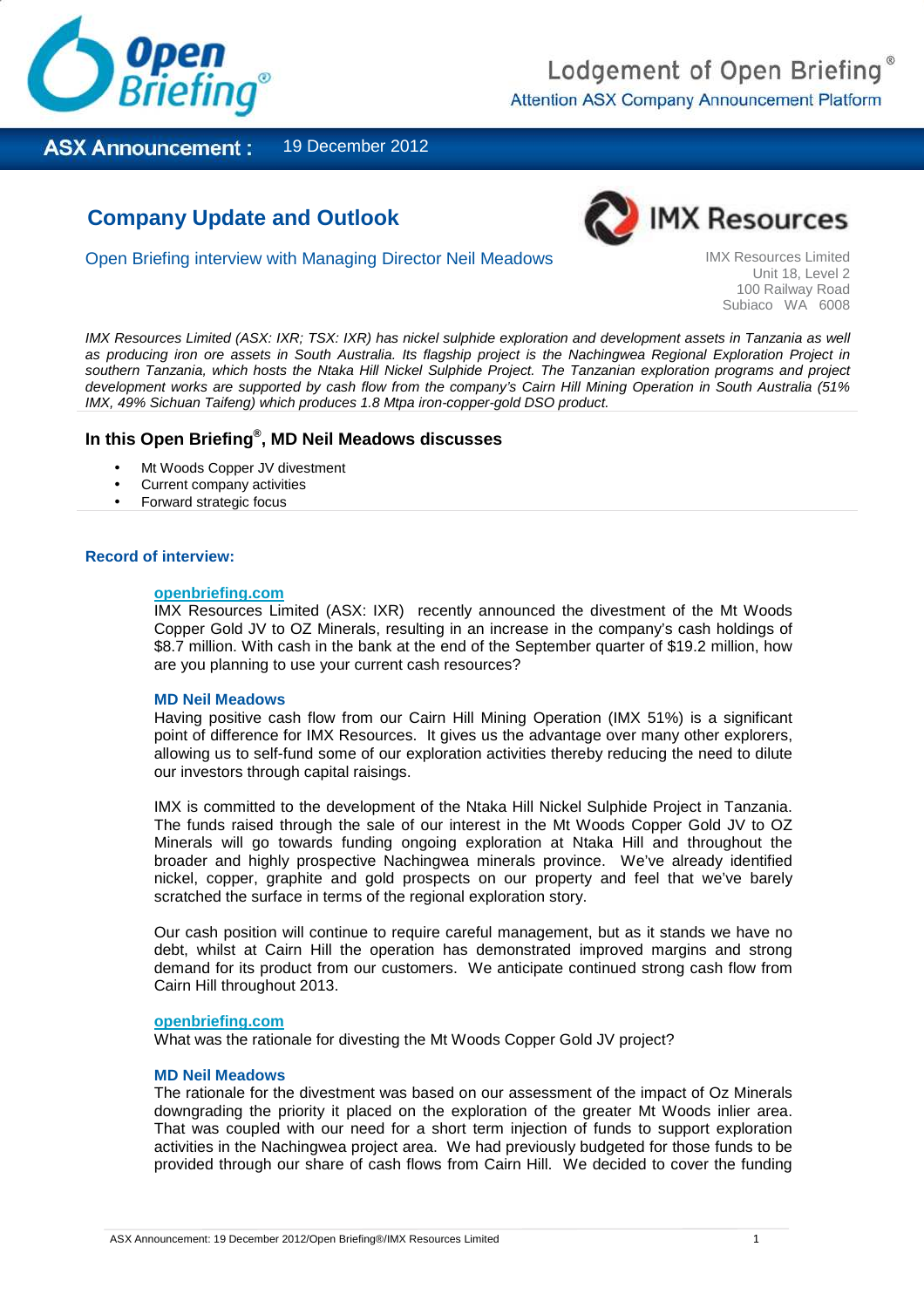



shortfall without further dilution of existing shareholders through implementation of the Oz Minerals transaction.

Strategically, the disposal also contributes to a simplification of the IMX story and asset portfolio. It will make our corporate structure easier to understand and further narrow our focus. We viewed positively the removal of a large corporate entity from our register in terms of improving liquidity. We also took the view that Oz Minerals would potentially not be a long term supporter of our major priority, being the Ntaka Hill nickel project.

# **openbriefing.com**

Post the divestment of the Mt Woods Copper Gold JV, how does the Mt Woods Magnetite Project fit within the company's strategy and what are the immediate plans for this project?

# **MD Neil Meadows**

The Mt Woods Magnetite Project fits within our strategy in terms of our stated intention to be an investor in bulk material projects within our existing tenement packages. Very little value has historically been ascribed to IMX for the Mt Woods Magnetite Project however should we successfully commercialise our interest in the project, we'll be able to return some value to our shareholders.

We've invested time and money to get the project to a point where we feel it can be commercialised on a relatively large scale. This has included discussions with other parties regarding the ability to perhaps start the project on a smaller scale given the infrastructure solutions we already have in place through the Cairn Hill project. The existence of that infrastructure places IMX in a unique position compared with our competitors.

We've entered into discussions with at least half a dozen interested parties who are attracted to the specific qualities of our magnetite, namely the exceptionally coarse grain size and its potential to be suitable as a direct sinter feed product. They are also attracted by the huge exploration potential of the Mt Woods inlier to host multiple magnetite deposits similar in size to Snaefell.

Given that there is a railway line adjacent to the project, an iron ore mine just 12 kilometres away and a port solution available, this project is in many respects ready to be developed.

# **openbriefing.com**

Aside from the divestment of the Mt Woods Copper Gold JV, what recent progress have you made versus your strategic goals?

#### **MD Neil Meadows**

Key achievements for the company in the past year included the consolidation of 100% ownership of the Ntaka Hill project and the completion of the updated preliminary economic assessment (PEA) for that project. We also made significant operational improvements at Cairn Hill and improved the supply chain for the Cairn Hill product which produced positive cash flows in a challenging economic environment for iron ore producers.

The overall strategy for IMX is to simplify our corporate structure and focus our efforts on exploring the Nachingwea property and to develop the Ntaka Hill Nickel Sulphide Project, while maximising cash flow and value from Cairn Hill.

The successful divestment of the Mt Woods Copper Gold JV Project assisted our plans to achieve these aims and it's likely that there will be further changes to our business structures and focus as we aim to fulfil our stated strategy.

# **openbriefing.com**

Cairn Hill's improving margins have occurred during a weaker pricing environment for iron ore. What positive developments in operational management have been made and how will that impact cash flow in 2013 and beyond?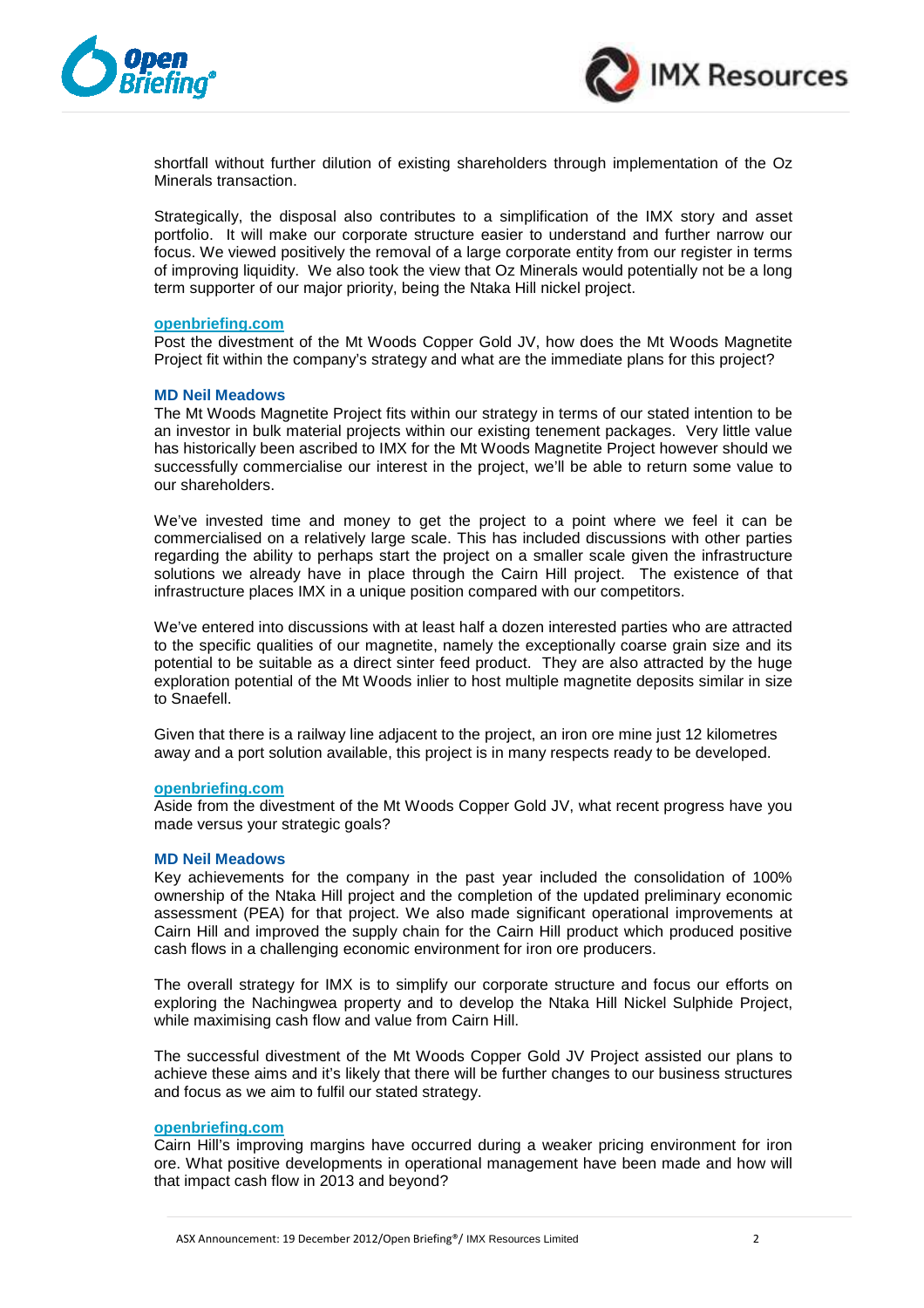



# **MD Neil Meadows**

The most significant achievement at Cairn Hill this year has been the substantial reduction in operating costs to \$77/t FOB in the September quarter, a decrease of almost 10% from the previous quarter's costs, while maintaining a very safe level of production. For most of the year we have been operating at above nameplate capacity at a rate of 1.8 Mtpa, which has also been a significant achievement.

The improvements in operating margins were achieved through changes to the mine plan and operational efficiency improvements and with the support of our major logistics partners and key contractors. As the Cairn Hill project matures, our operating costs may also be expected to reduce further.

# **openbriefing.com**

Given that the Ntaka Hill nickel project is your priority, what is your level of commitment to your iron ore projects?

# **MD Neil Meadows**

As I stated earlier, IMX's focus is on base and precious metals exploration, development and production. We see ourselves remaining as an investor in the iron ore projects that we already own, including realising value from the Mt Woods Magnetite Project, but we are not seeking new opportunities in iron ore.

The untapped exploration potential of our Nachingwea property requires us to keep an open mind about the possibilities in relation to other base and precious metals and bulk commodities within that property. As such, while our primary focus is on nickel sulphides at Ntaka Hill, we are certainly committed to learning more about the exploration potential across the broader Nachingwea property.

Already we have identified nickel, copper, gold and graphite on our property and that covers less than 1% of the total property area. With such a large, unexplored tenement package, we simply don't yet know the exploration potential of the Nachingwea Property. Nachingwea has all the characteristics of becoming a major new minerals province in southern Tanzania, and we have a dominant land position on this province.

# **openbriefing.com**

Investors do not appear to be valuing this strategic progress, with your shares currently trading at less than 12 cents per share, down from their 12-month high in April of 35 cents. Can you comment?

# **MD Neil Meadows**

We still seem to be perceived in the Australian market as a relatively small iron ore producer with an assortment of exploration projects. The reality is however very different. IMX now owns and controls one of the world's best undeveloped nickel sulphide projects, we have an iron ore mining operation that generates in excess of \$200 million revenue per annum, we have a clear intention of commercialising our investments and non-core assets, and we have a very clear strategy to deliver growth.

We've worked very hard this year to change those perceptions, but clearly we still have work to do. IMX is not the only undervalued resources company on the ASX at the moment, but we have more reason than most to be frustrated with the lack of market support. Over the past 12 months we have radically transformed this company and will continue to do so in the coming year.

More importantly, we know from our discussions with a wide range of players in the global nickel industry that they are keeping a very close eye on our progress at Ntaka Hill and as we advance the project towards production we certainly expect to come under increased scrutiny from larger companies looking to make acquisitions. As such we don't believe that